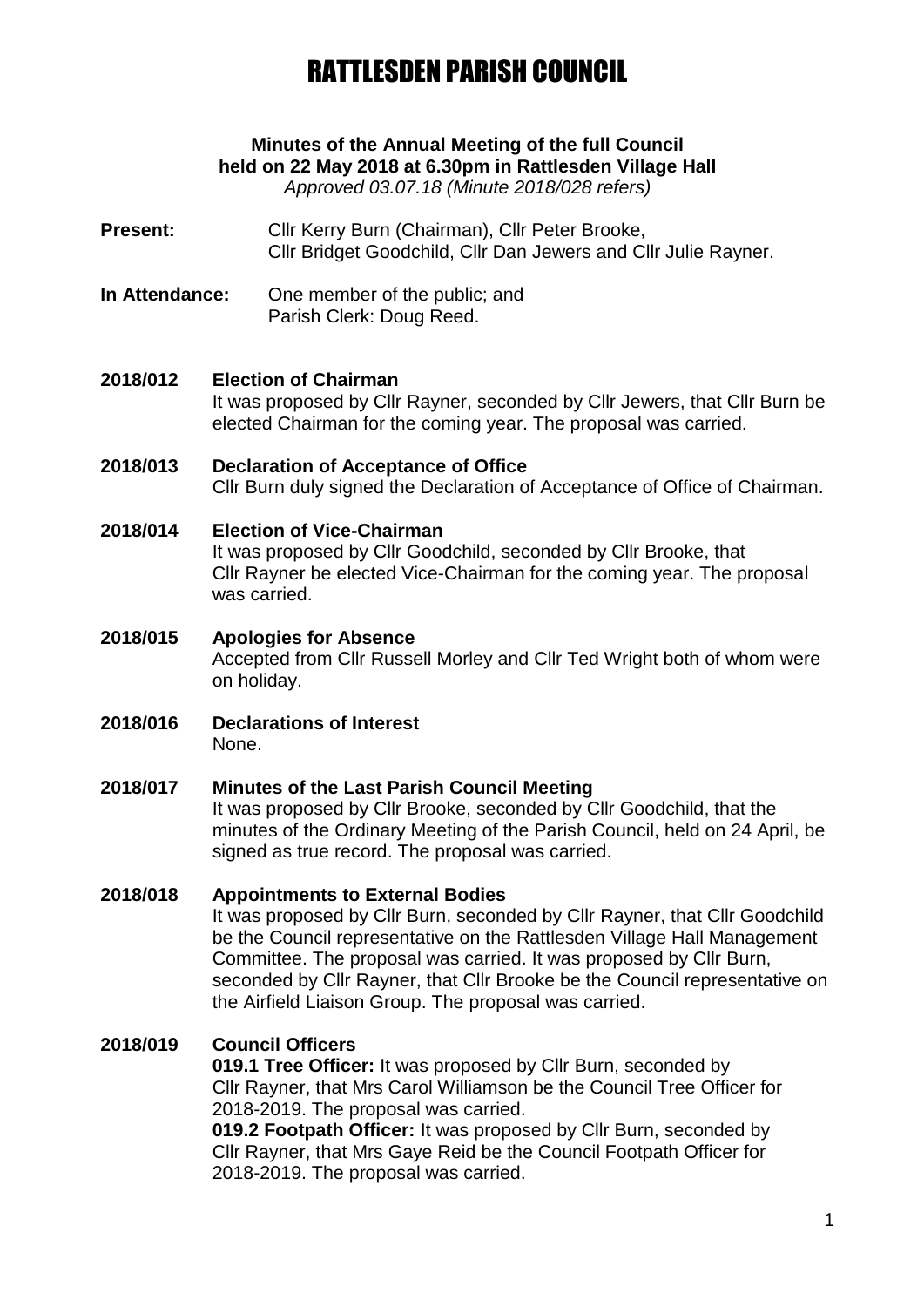# **2018/20 Annual Governance and Accountability Return 2017-2018**

It was proposed by Cllr Goodchild, seconded by Cllr Burn, that Section 1 of the Annual Governance and Accountability Return 2017/18 Part 3 - "Annual Governance Statement 2017/18" for Rattlesden Parish Council - be approved, completed and duly signed, as required, by the Chairman and Clerk. The proposal was carried.

# **2018/021 Finance**

**021.1 Financial Report:** The report to 31 May was received. It was noted that the TSB current account stood at £7,667.60 and the deposit account at £13,508.42 further to which it was proposed by Cllr Goodchild, seconded by Cllr Burn, that the reconciliation be approved and duly signed. The proposal was carried.

**021.2 Payments and Income:** It was proposed by Cllr Burn, seconded by Cllr Goodchild, that the schedule of payments be approved. The proposal was carried. The schedule comprised the following:

- Litter-picker: salary (May) £151.35;
- $\bullet$  Clerk: salary (May) £343.05;
- HMRC: PAYE (May) £85.60;
- The Felsham Gardeners: Cemetery grass-cutting £380.00;
- Mr Roger Heard: 447th Bomb Group Memorial grass-cutting £60.00 (Section 137 expenditure);
- Rattlesden Village Hall Committee: village hall hire £30.00;
- ◆ Mr David Peachey: dog bin repair £35.00; and
- Anglian Water Business Ltd (National): Cemetery water £10.48. Income received was duly noted as follows:
- TSB: business (deposit) account interest (May) £0.56; and
- J.Wright (Stonemason): Cemetery fees £188.00.

**021.3 Finance Councillor:** It was proposed by Cllr Burn, seconded by Cllr Rayner, that Cllr Morley be appointed Finance Councillor. The proposal was carried.

**021.4 Annual Governance and Accountability Return 2017-2018:** It was proposed by Cllr Goodchild, seconded by Cllr Burn, based upon the approved annual accounts, that Section 2 of the Annual Governance and Accountability Return 2017/18 Part 3 - "Accounting Statements 2017/18" for Rattlesden Parish Council - be approved, completed and duly signed, as required, by the Chairman and Clerk. The proposal was carried.

# **2018/022 Public Comment and Questions**

A resident confirmed that he had effected a repair to the screening at the bottle bank and that seating for the bus shelter on Rising Sun Hill, following damage, was also now available to be put back in place. Given some concerns about reinstating the seating due to potential anti-social behaviour it was agreed that further feedback from residents would be sought. The resident was thanked by the Council for his time and work.

# **2018/023 Planning**

# **023.1 Applications:**

DC/18/01853 Oakdene, Poy Street Green - erection of chalet style one-